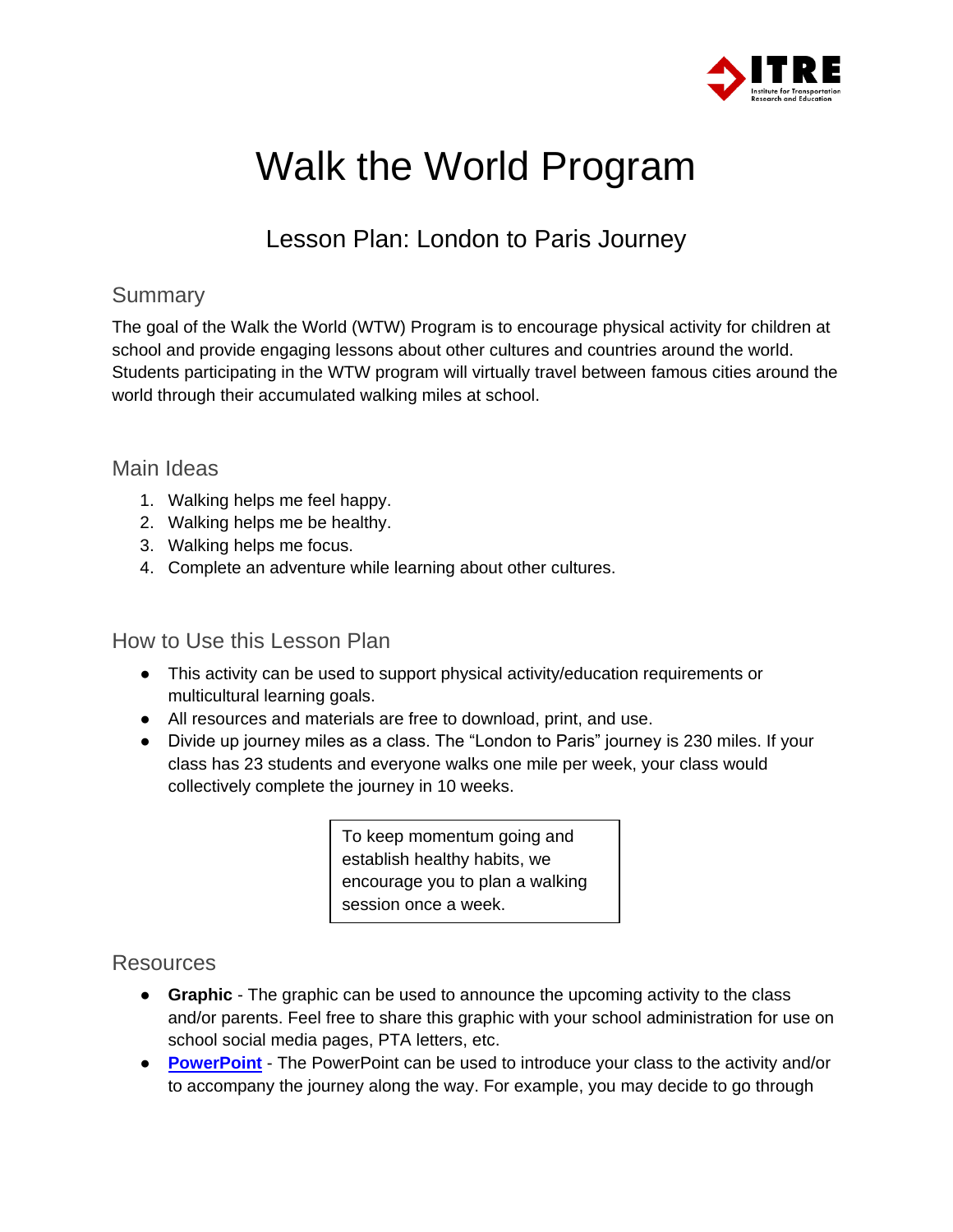

the first half of the presentation (about London) before starting your class journey and then finish the Paris slides at your halfway point.

- **[Map](https://ncvisionzero.org/wp-content/uploads/2022/06/11-x-17-London-Paris-TJCOG-ITRE-2022-scaled.jpg)** The map is available to download and print in three different sizes [11 x 17,](https://ncvisionzero.org/wp-content/uploads/2022/06/11-x-17-London-Paris-TJCOG-ITRE-2022-scaled.jpg) 18 x [24,](https://ncvisionzero.org/wp-content/uploads/2022/06/18-x-24-London-Paris-TJCOG-ITRE-2022-scaled.jpg) and  $24 \times 36$ . We recommend that you post the map in a visible location in or near your classroom. After each walking day, choose a "helper" student to color in or mark a square after each walk. Then, review how far you've gone collectively as a class and remind the class how far they have to go to "reach Paris!"
- **[Halfway Activities](#page-2-0)** The Halfway Activities should be completed when your class reaches the halfway point on the map.
- **[Journey Celebration](#page-2-1)** The Journey Celebration is to celebrate the class's accomplishments once they reach Paris.

## Weekly Walk

1. **Choose a location.** The best way to establish this activity is to schedule a walk on school grounds once a week. Choose a location that is easily measured in laps or miles and allows students to safely walk away from motor vehicle traffic.

Examples of walking locations:

- Laps around school playground
- School track
- Soccer or football field
- 2. **Talk about the program before and after the class walks.** Remind the class of the journey origin or destination and give updates before each weekly walk. For example, "We have already 125 miles since the beginning of school! Only 105 miles to go before we reach Paris!" You may also choose to give a fun fact about either the origin or the destination before each walk.

### **Tips**

 $\bullet$  If your walking location requires multiple laps to reach the weekly distance (e.g., four laps around the soccer field per child per day), consider giving each child a sticker as they complete each lap. This will help you keep track of how many laps each child has completed and provide them with a small incentive.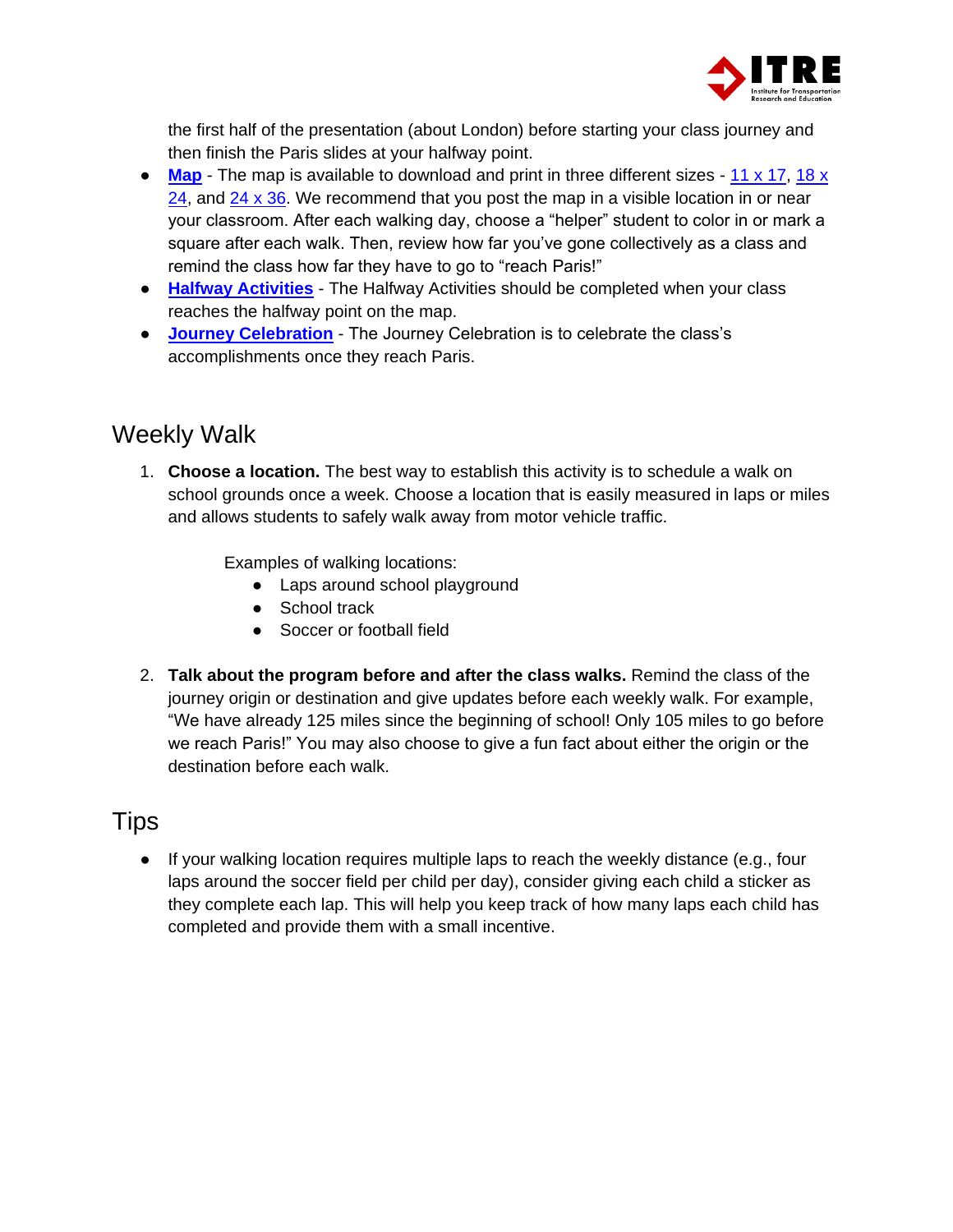

## <span id="page-2-0"></span>Halfway Activities

- Watch kid-friendly videos
	- London:
		- Lonely Planet: Follow our London Trail [https://www.youtube.com/watch?v=MHxSq4c\\_E6g&ab\\_channel=LonelyPl](https://www.youtube.com/watch?v=MHxSq4c_E6g&ab_channel=LonelyPlanet) [anet](https://www.youtube.com/watch?v=MHxSq4c_E6g&ab_channel=LonelyPlanet)
		- Kids View: What to do in London (Insider tips from local kids) [https://www.youtube.com/watch?v=HrJNIUp2izQ&ab\\_channel=FamilyTra](https://www.youtube.com/watch?v=HrJNIUp2izQ&ab_channel=FamilyTravel) [vel](https://www.youtube.com/watch?v=HrJNIUp2izQ&ab_channel=FamilyTravel)
	- Paris:
		- France for kids an amazing and quick video about life in France [https://www.youtube.com/watch?v=z](https://www.youtube.com/watch?v=z-kXPZg_lHo&ab_channel=LearningTail)kXPZq\_lHo&ab\_channel=LearningTail
- Learn about differences in language/word choices
	- London:
		- 26 British and American word differences [https://www.youtube.com/watch?v=kWZAIa7S1Is&ab\\_channel=SimpleEn](https://www.youtube.com/watch?v=kWZAIa7S1Is&ab_channel=SimpleEnglishVideos) [glishVideos](https://www.youtube.com/watch?v=kWZAIa7S1Is&ab_channel=SimpleEnglishVideos)
	- Paris:
		- Learn French for Kids Useful Phrases for Beginners [https://www.youtube.com/watch?v=d7ms1n3sT78&ab\\_channel=Rock%2](https://www.youtube.com/watch?v=d7ms1n3sT78&ab_channel=Rock%27NLearn) [7NLearn](https://www.youtube.com/watch?v=d7ms1n3sT78&ab_channel=Rock%27NLearn)
- Play Traditional French Games
	- <https://www.fluentu.com/blog/french/traditional-french-games/>

## <span id="page-2-1"></span>Journey Celebration

To celebrate the completion of your class' journey, host a cultural gathering in class to learn more about the culture(s) of the origin and/or destination.

Serve foods from origin/destination cities

- Tea (or juice) with cookies to represent "afternoon tea time" a tradition in London.
- French baguette (le pain)
- French fries (frites)
- Macaroons

Play music

● French Children's Songs: [https://youtube.com/playlist?list=PLJNyfOLCF2zOuSiH](https://youtube.com/playlist?list=PLJNyfOLCF2zOuSiH-yiYAazHVfBoGg4xb)[yiYAazHVfBoGg4xb](https://youtube.com/playlist?list=PLJNyfOLCF2zOuSiH-yiYAazHVfBoGg4xb)

French lesson

• Teach your class a few French words and have them practice using them for the rest of the day